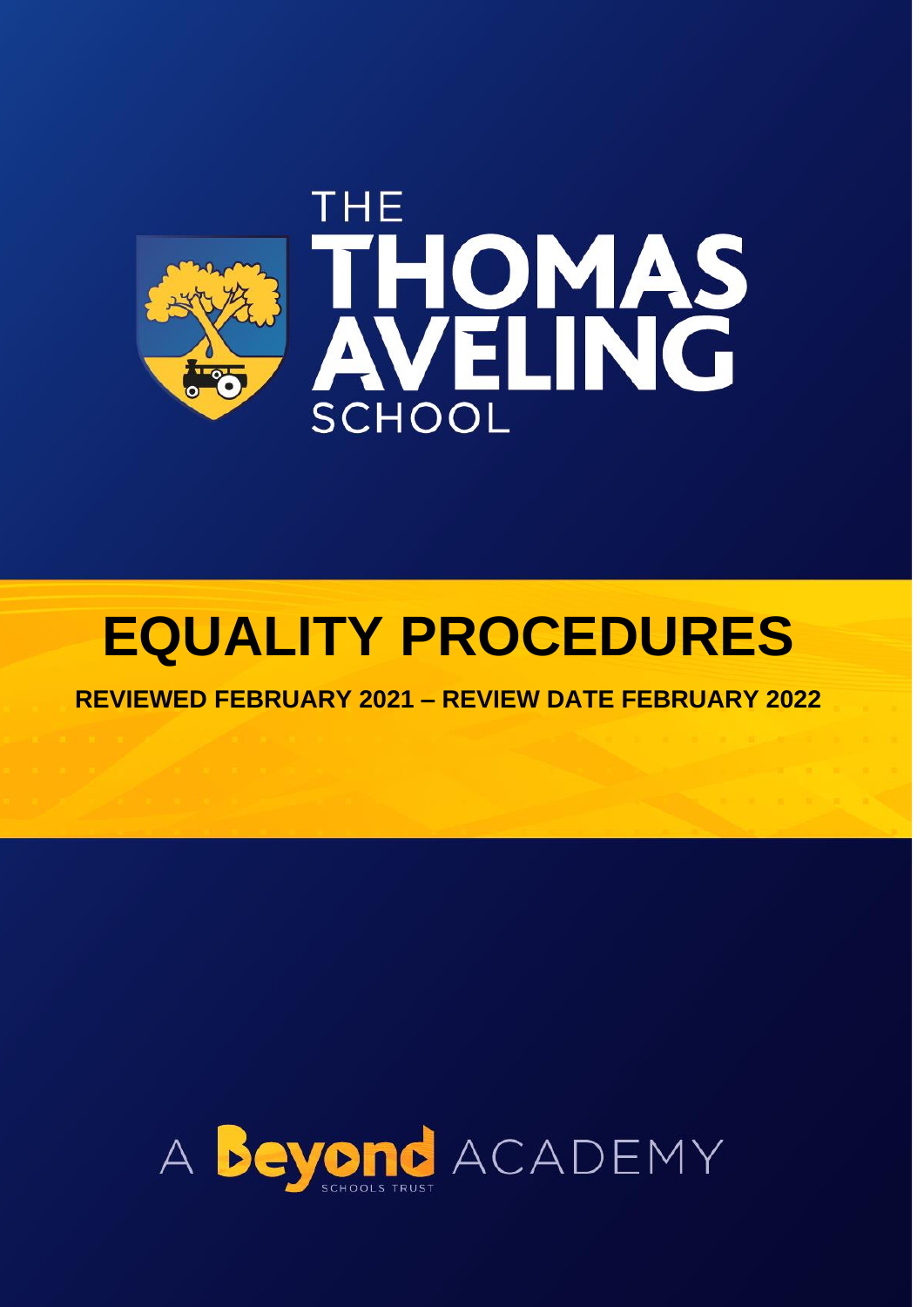## **Contents**

| 1. Legislation and guidance                   | 3 |
|-----------------------------------------------|---|
| 2. Roles and responsibilities                 | 3 |
| 3. Eliminating discrimination                 | 3 |
| 4. Advancing equality of opportunity          | 4 |
| 5. Fostering good relations                   | 4 |
| 6. Equality considerations in decision-making | 5 |
| 7. Equality objectives                        | 5 |
| 8. Monitoring arrangements                    | 6 |
| 9. Links with other policies                  | 6 |

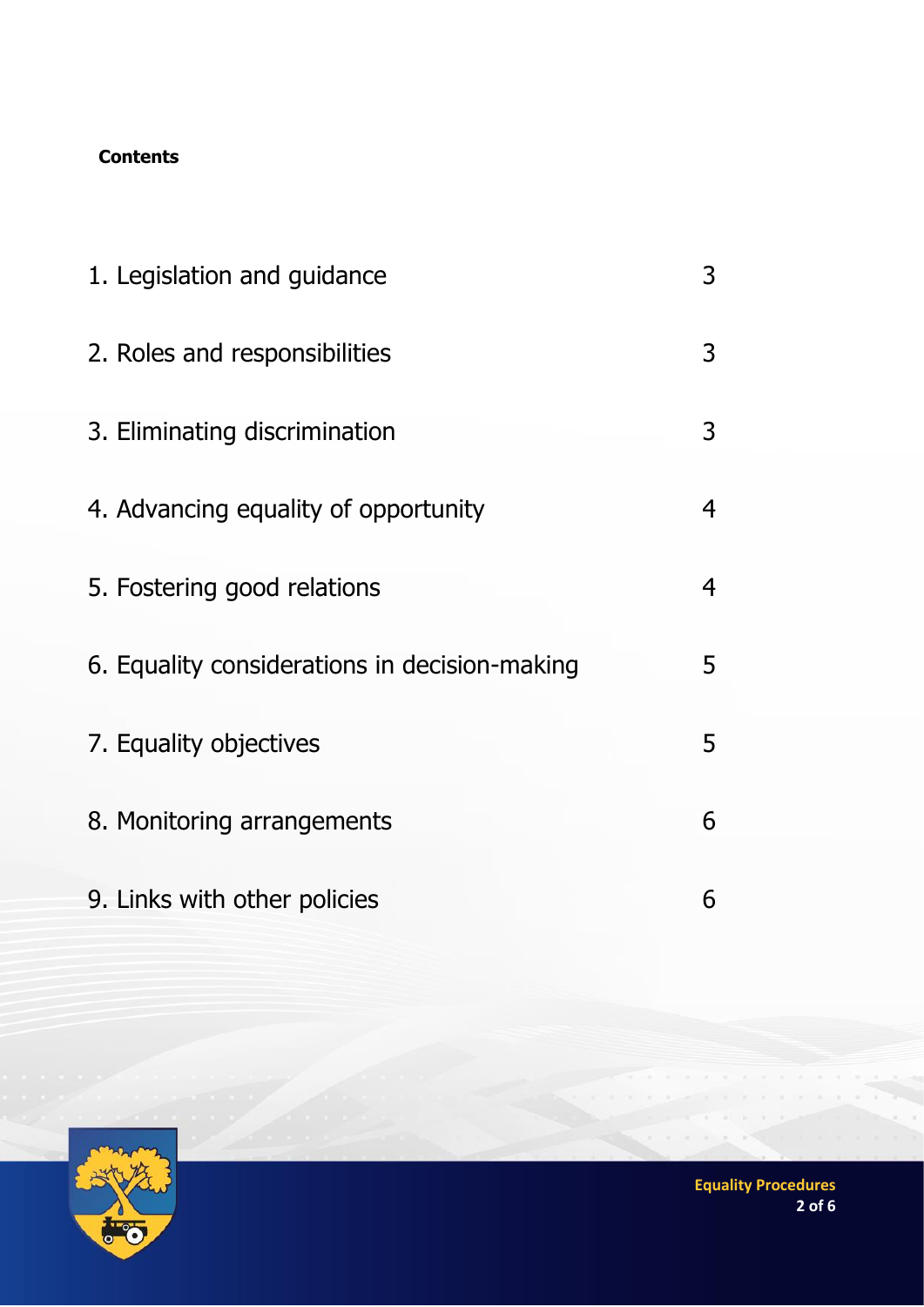## **1. Legislation and guidance**

This document meets the requirements under the following legislation:

- The Equality Act 2010, which introduced the public sector equality duty and protects people from discrimination
- The Equality Act 2010 (Specific Duties) Regulations 2011, which require schools to publish information to demonstrate how they are complying with the public sector equality duty and to publish equality objectives

This document is also based on Department for Education (DfE) guidance:

The Equality Act 2010 and schools.

This document also complies with our funding agreement and articles of association.

## **2. Roles and responsibilities**

The governing body will:

- Ensure that the equality information and objectives as set out in this statement are published and communicated throughout the school, including to staff, pupils and parents, and that they are reviewed and updated at least once every four years
- Delegate responsibility for monitoring the achievement of the objectives on a daily basis to the Headteacher
- Interrogate welfare and academic data to ensure equality objectives are being met
- The Headteacher will:
- Promote knowledge and understanding of the equality objectives amongst staff and pupils
- Monitor success in achieving the objectives and report back to governors

All school staff are expected to have regard to this document and to work to achieve the objectives as set out in section 8.

#### **3. Eliminating discrimination**

The school is aware of its obligations under the Equality Act 2010 and complies with nondiscrimination provisions.

Where relevant, our policies include reference to the importance of avoiding discrimination and other prohibited conduct. Where appropriate our School Improvement Plan addresses student based inequality.

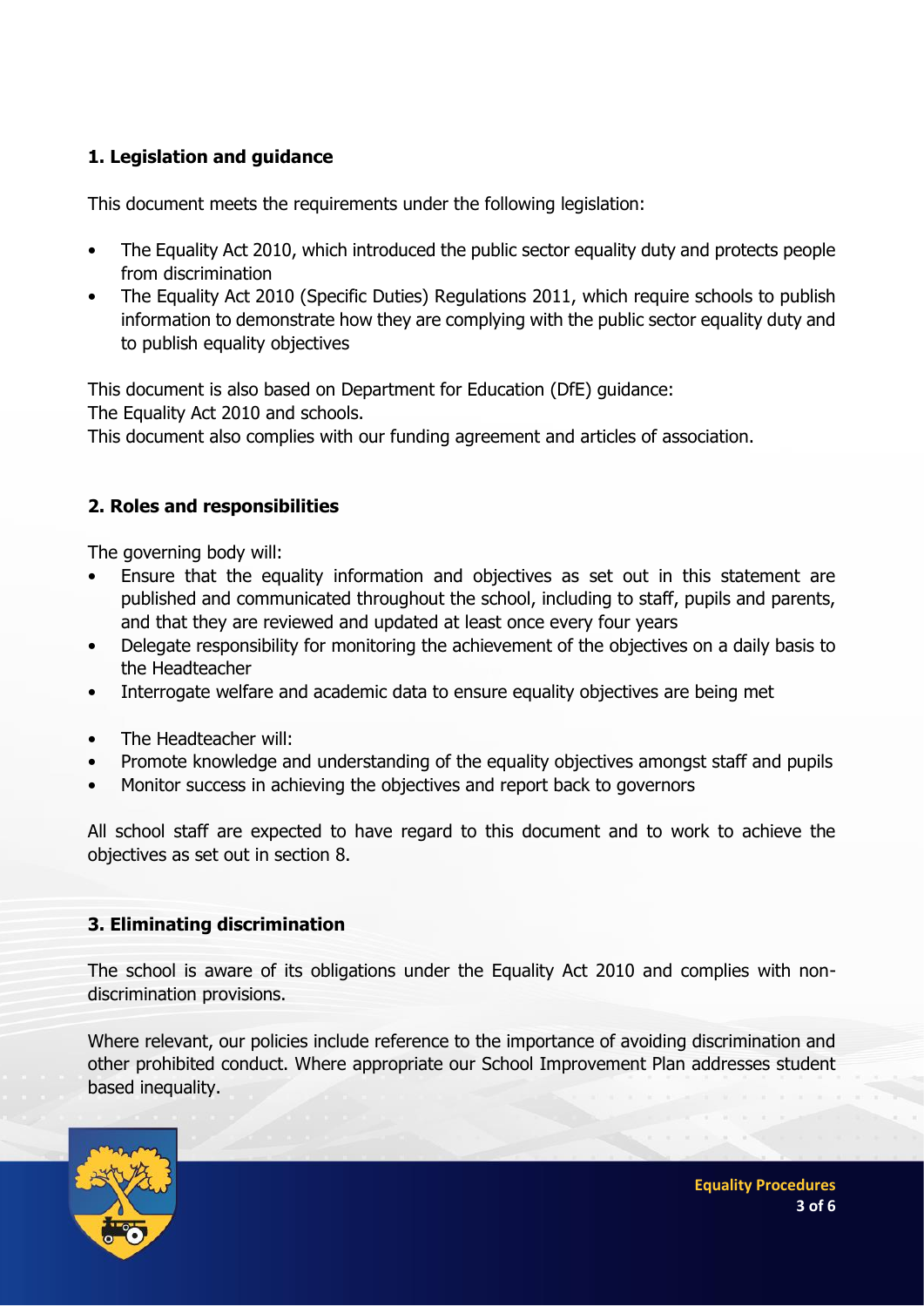### **4. Advancing equality of opportunity**

As set out in the DfE guidance on the Equality Act, the school aims to advance equality of opportunity by:

- Removing or minimising disadvantages suffered by people which are connected to a particular characteristic they have.
- Taking steps to meet the particular needs of people who have a particular characteristic
- Encouraging people who have a particular characteristic to participate fully in all activities

In fulfilling this aspect of the duty, the school will:

- Publish attainment data each academic year showing how pupils with the following characteristics are performing: gender, PP, SEN, EAL, MABLE.
- Analyse the above data to determine strengths and areas for improvement, implement actions in response and publish this information

### **5. Fostering good relations**

The school aims to foster good relations between those who share a protected characteristic and those who do not share it by:

- Promoting tolerance, friendship and understanding of a range of religions and cultures through different aspects of our curriculum. This includes teaching in RE, citizenship and personal, social, health and economic (PSHE) education, but also activities in other curriculum areas. For example, as part of teaching and learning in English/reading, pupils will be introduced to literature from a range of cultures
- Holding assemblies dealing with relevant issues.
- Working with our local community
- We have developed links with people and groups who have specialist knowledge about particular characteristics, which helps inform and develop our approach.

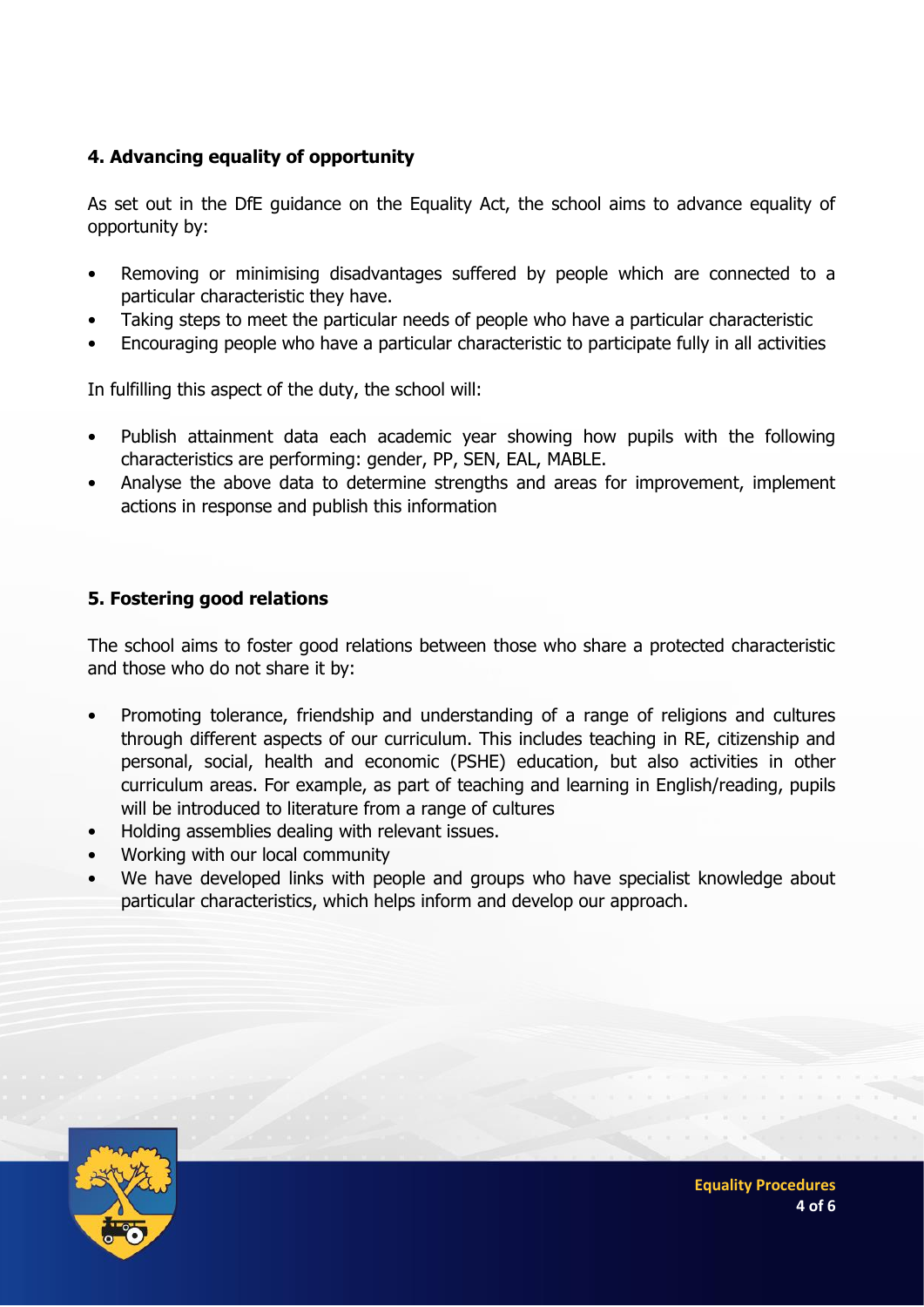### **6. Equality considerations in decision-making**

The school ensures it has due regard to equality considerations whenever significant decisions are made.

The school always considers the impact of significant decisions on particular groups. For example, when a school trip or activity is being planned, the school considers whether the trip:

- Cuts across any religious holidays
- Is accessible to pupils with disabilities
- Has equivalent facilities for boys and girls

The school keeps a written record (known as an Equality Impact Assessment) to show we have actively considered our equality duties and asked ourselves relevant questions. This is recorded at the same time as the risk assessment when planning school trips and activities. The record is completed by the member of staff organising the activity and is stored electronically with the completed risk assessment.

#### **7. Equality objectives**

**Objective 1:** Undertake an analysis of recruitment data and trends with regard to race, gender and disability by July 2019, and report on this to the welfare committee at the next available meeting.

We have adopted this objective to track the diverse groups who are applying for roles within the school and to ensure that we maintain a fair recruitment and selection process.

To achieve this objective, we plan to request applicants complete equal opportunity monitoring forms and to record this data anonymously and keep it centrally.

**Objective 2:** Have in place a reasonable adjustment agreement for all staff with disabilities, to meet their needs better and ensure that any disadvantages they experience are addressed.

We have chosen this objective to ensure no staff are disadvantaged in any aspect of their role as a consequence of any disability.

To achieve this objective, we plan to understand any needs staff have and draw up a support plan in consultation with the Trust HR function.

**Objective 3:** Ensure any gaps identified in the performance or attendance of student groups are identified and remedial action put in place to remove these gaps.

We have chosen this objective to ensure all pupils in school have equality of opportunity and achievement

To achieve this objective, we analyse data 4 times a year and implement interventions to reduce any gaps as they occur